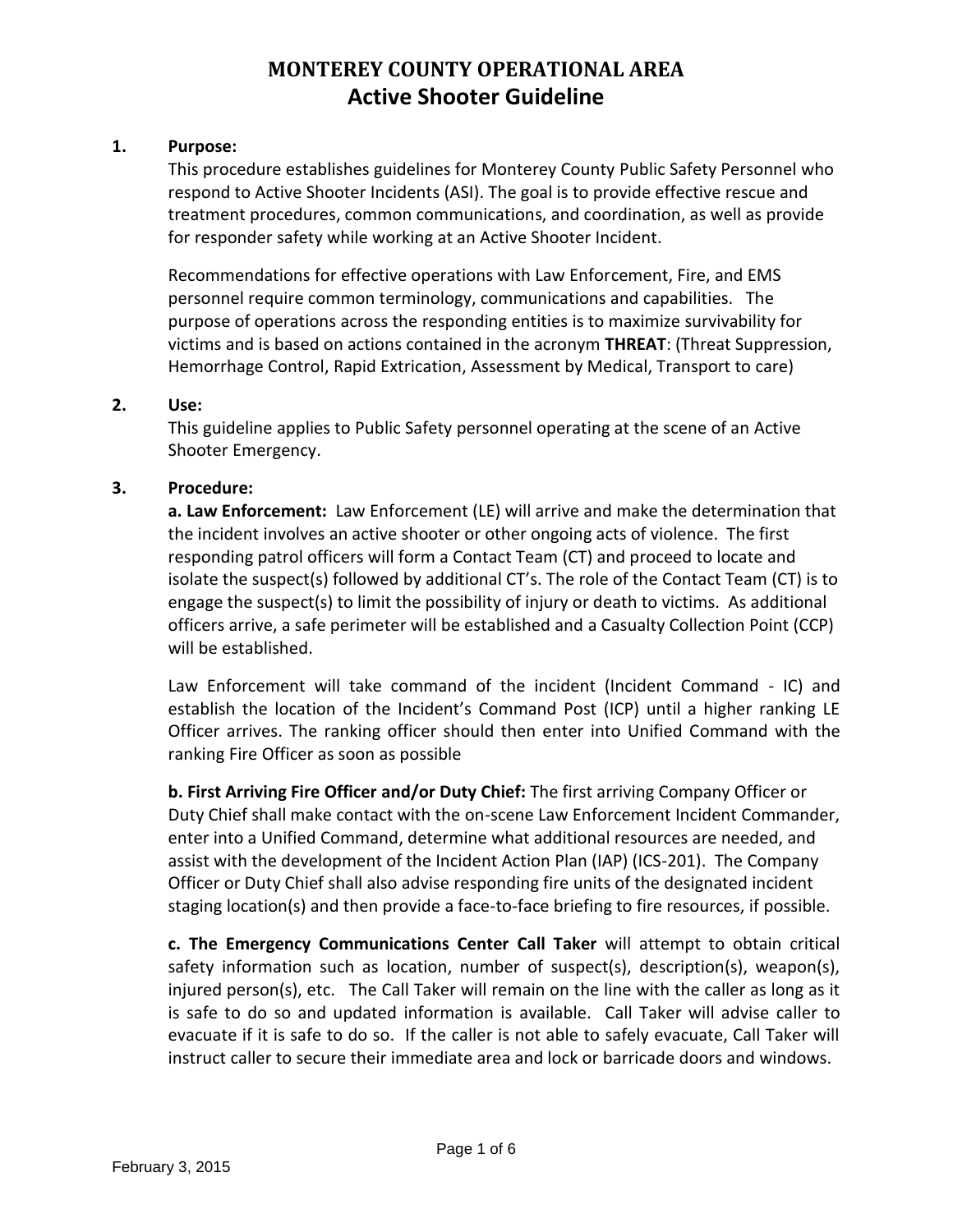**d. The Law Dispatcher** will utilize the alert tone, dispatch available units and notify the Patrol Supervisor. Dispatch will provide directions to the scene and will advise responding agencies if law enforcement has or are engaging the shooter.

**e. The Fire Dispatcher** will dispatch the following Fire and EMS resources to an ASI event that has occurred or is occurring: 1<sup>st</sup> Alarm Assignment, 3 Ambulances and Declare a *Level 1 MCI*. The Communication Center shall obtain and broadcast the following information as soon as possible: *Staging location, Safe access route to command post and Updates related to the scope and size of the incident*.

**f. Communications:** When practical, both a Law and Fire Branch will be established with a common command radio channel. A separate tactical radio frequency for fire as well as for law enforcement will be used and confirmed. Responders must use common ICS nomenclature and clear text communications. Radio communication directly related to the police tactical operation should not be transmitted over non-encrypted channels.

**g. Public Information Officer (PIO):** Consider a Public Information Officer (PIO) as soon as available due to the high public visibility of the incident. The establishment of a Joint Information Center should also be considered to ensure consistent information is flowing from the incident.

**h. OES:** The Monterey County Office of Emergency Services can also be utilized so the County Emergency Operations Plan (EOP) and resources can be accessed.

**i. Fire Personnel:** The ranking fire official shall make contact with the IC. Then a deliberate and cautious approach should be taken to the scene and, if this is known to be an ASI as initial units may not receive a "Code 4" from LE. Fire personnel will don the appropriate Personal Protective Equipment (PPE). The minimum for fire personnel will be a ballistic vest, structure and helmet. If possible reduce visibility risk, for example shirts with badges or PPE with reflective material. Always maintain a high level of situational awareness. All fire personnel must prepare to engage in a rescue group assignment.

### **4. Deployment:**

**a.** A Force Protection Group (FPG) from Law Enforcement will escort fire companies, which should form Rescue Groups (RG) and may have a need for forcible entry and or evacuation assistance. The Rescue Group Leader will obtain a briefing from the Force Protection Group Leader to ensure that both groups understand the objective and direction of movement. During this operation, the RG will be working for the leader of FPG. If the CT cannot move the injured to the Casualty Collection Point (CCP), then the Rescue Groups (RG) and Force Protection Groups will need to search and locate the injured victim(s) in the areas that have been cleared and deemed secured by the initial Contact Teams (CT). The injured shall be taken to a Casualty Collection Point (CCP) by the RGs.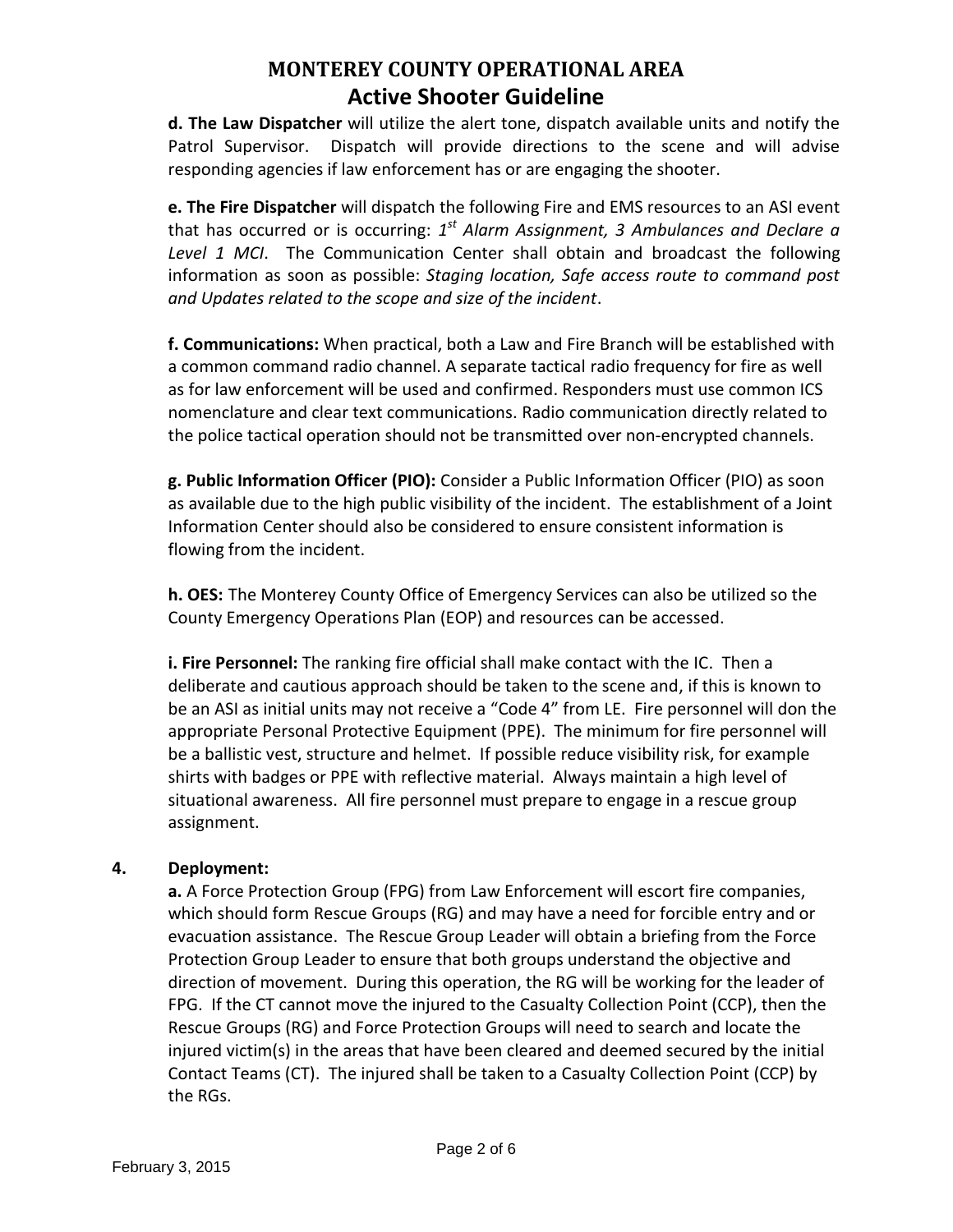**b.** The goal of the Rescue Groups is to rapidly move ASI victims with Force Protection from the warm zone to the Casualty Collection Point (CCP) if needed. If triage and or lifesaving treatment is possible it should be performed. In injury severity priority, patients should be taken to the Treatment Area (TA) in the cold zone where more definitive medical assessment and treatment can take place. Litter teams or available

Law Enforcement personnel can move patients from the CCP to the treatment area. The location of the CCP should be in an area where initial triage and lifesaving treatment can be safely performed. This area is often where warm and cold zones meet and should be in an area large enough to accommodate the number of expected causalities.

**c.** All personnel operating in the warm zone or CCP area must avoid hallways and doorways, and should anticipate having to bunker behind areas of cover and concealment. RGs must maintain a high level of situational awareness and may need to relocate injured patients to a treatment area in the cold zone when safe to do so. Consider all out of place items dangerous and a situational awareness for Improvised Explosive Devices (IED) should be maintained.

**d.** Limited equipment should be brought to the warm zone or CCP. Recommendations for equipment in these areas are that which can be used for life saving treatment such as tourniquets, and bandages to control hemorrhage. Additionally flashlights, thermal imaging cameras, portable forcible entry tools and triage equipment should be considered.

**e.** A recurrent CAN and PAR report should be given to the ICP to ensure accountability and appropriate resource allocation.

### **5. Patient Treatment:**

**a.** Once victims have been identified, located, and the area secured, the Rescue Groups with Force Protection shall proceed and perform rescues during the ongoing incident. Additional RGs shall be deployed as needed with a Force Protection Group.

**b.** All fire personnel providing treatment in the Casualty Collection Point (CCP) should only stabilize life threatening injuries. Medical treatment should not delay the rapid movement of ASI victims to the TA.

**c.** A recurrent situation status or CAN report should be given to the ICP to ensure adequate resources are ordered and patient number is updated. A PAR count should also be routinely performed to ensure accountability.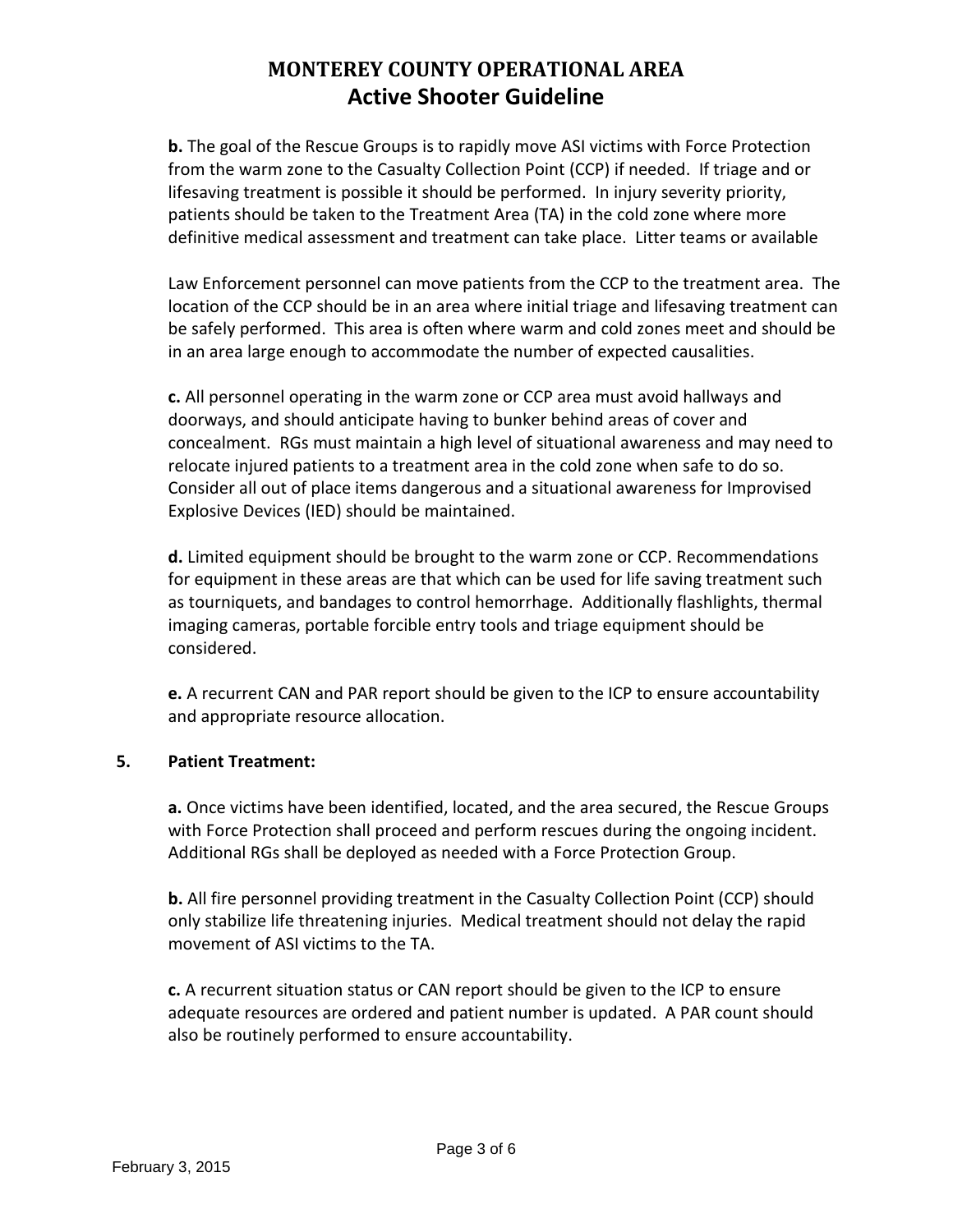### **Appendix A – ICS Flow Chart**

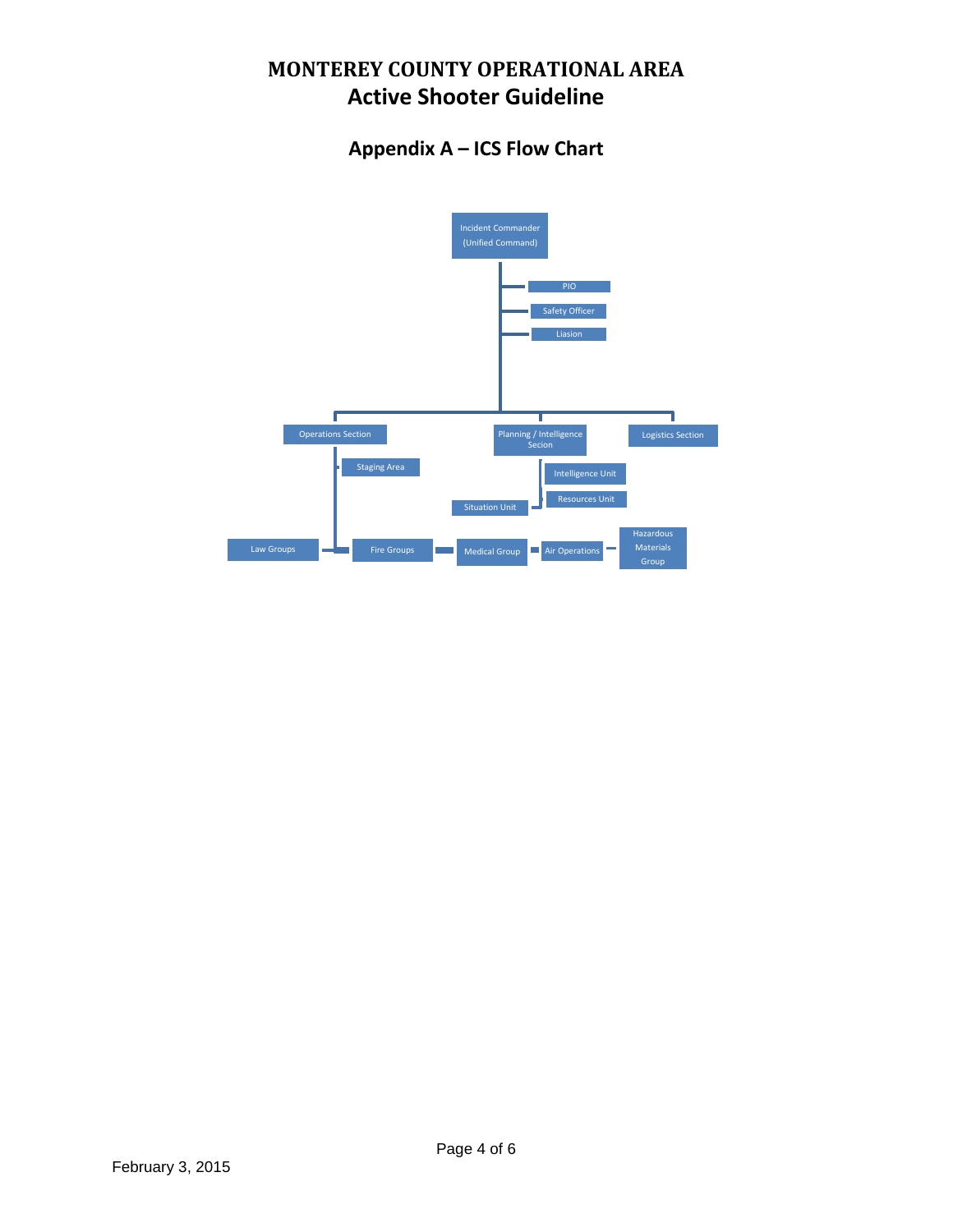### **Appendix B - Definitions**

**Active Shooter Incident**: An armed person (shooter) who has used deadly physical force on other persons and continues to do so while having unrestricted access to additional victims.

**Active Shooter Cold Zone**: The location of the support functions of the ASI including the command post, staging, and medical group if an MCI is declared.

**Active Shooter Warm Zone**: The location already cleared and deemed secure by law enforcement contact teams. Fire Personnel may work in this area if force protection is in place.

**Active Shooter Hot Zone**: The location that law enforcement contact teams are working to isolate or neutralize the ASI threat. Firefighters will not work in this zone.

**Asymmetrical Warfare**: Warfare involving surprise public attacks by small, simply armed persons or groups.

**Body Armor:** Ballistic, wearable, personnel protective equipment that is graded according to level of ballistic protection it provides from gunfire. **Causality Collection Point (CCP)**: A location where casualties are kept and receive basic

medical care until they can safely be moved to a medical treatment area. This location should be inside the cold zone whenever possible, but some situations may require it to be in the warm zone. Firefighters will work as Rescue Groups (RGs) with law enforcement protection in this area.

**Conditions, Actions, Needs (CAN):** A report provided to the IC on the conditions, action and needs of the various teams assigned to the incident. The CAN should be given periodically during the event or when requested by the IC.

**Contact Team (CT)** – A law enforcement team assigned to confine or eliminate the threat.

**Concealment**: An area, manmade or natural that hides you from the suspect but does not provide ballistic protection. (i.e. bushes, doors and light constructions walls.)

**Cover:** An area, manmade or natural that protects you from the suspect and provides ballistic protection. (i.e. logs, trees, masonry type walls, vehicles etc.)

**Force Protection Group (FPG):** Law enforcement officers (two or more) assigned to protect fire (RG) personnel.